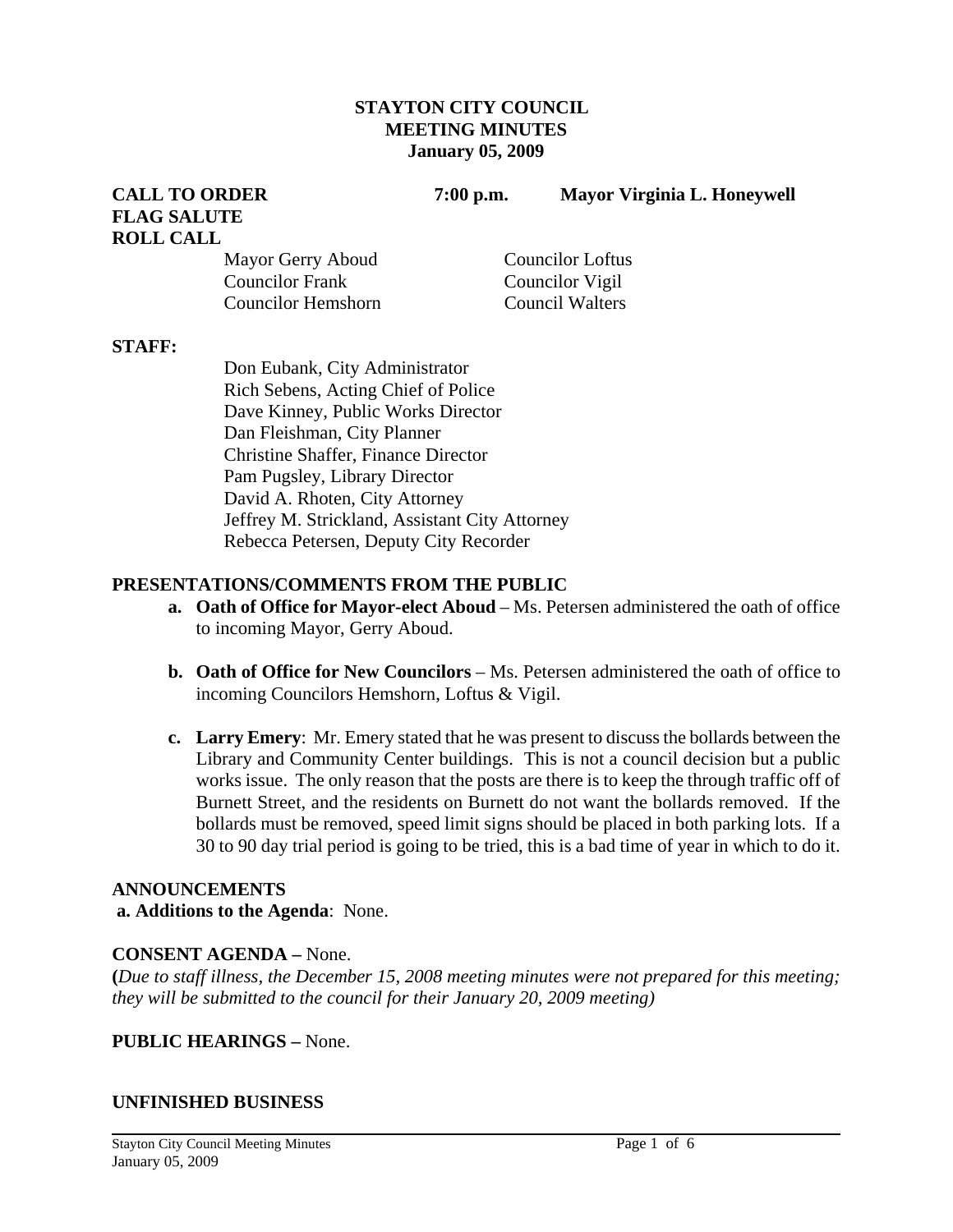# **Request to Extend Record on Application of Santiam Memorial Hospital Comprehensive Plan and Zone Amendments, File #16-08/06 on Remand from LUBA**

- **a. Staff Report:** Mr. Fleishman reviewed a staff memorandum dated January 05, 2009 regarding the request from Santiam Memorial Hospital to keep the record open for an additional 90 days, or until Monday, March 23, 2009. Staff is recommending that the Council keep the record open to allow for additional written testimony, as this will allow for a more complete presentation of information about the impacts of the proposed zoning amendment on public facilities.
- **b. Council Deliberation:** None.
- **c. Council Decision:**

 **MOTION:** From Councilor Vigil, and seconded by Councilor Frank, to move to grant the request to reopen the record on the application of Santiam Memorial Hospital's application for a Comprehensive Plan Map and Zoning Map amendments to written testimony. Additional written testimony will be submitted by the close of business on Monday, April 06, 2009, and the applicant will have until the close of business on Monday, April 13, 2009 to submit any final testimony. Motion passed: 5:0.

# **Bollards in Library/Community Center Parking Lot**

**a. Staff Report:** Mr. Kinney reviewed the staff memorandum dated January 05, 2009 which outlined why the City installed the bollards, and what has changed since that time.

# **b. Council Deliberation:**

1. When the bollards were not there, were any injuries reported?

Mr. Kinney stated that not that he was aware of.

2. Was a grant received to improve the surface area the bollards?

Mr. Kinney explained that the library foundation received a grant to be used for the repair and expansion of the sidewalk that runs along the back side of the library. Currently the sidewalk is two and a half feet wide and will be expanded to a five foot wide, ADA accessible sidewalk. A speed bump could be added at that time.

 3. The bollards should be removed as the traffic in the area has changed. It is more hazardous to back out, as folks don't use the fire turnaround and they get stuck. If it becomes a problem the bollards can always be put back in.

# **c. Council Decision:**

 **MOTION:** From Councilor Frank, and seconded by Councilor Walters, to direct the staff to remove the bollards in the community center parking area for a 60-day trial period, post a one-way sign at the end of the library lot and a "Do Not Enter" sign

coming from the community center lot, and report back to the Council in March 2009.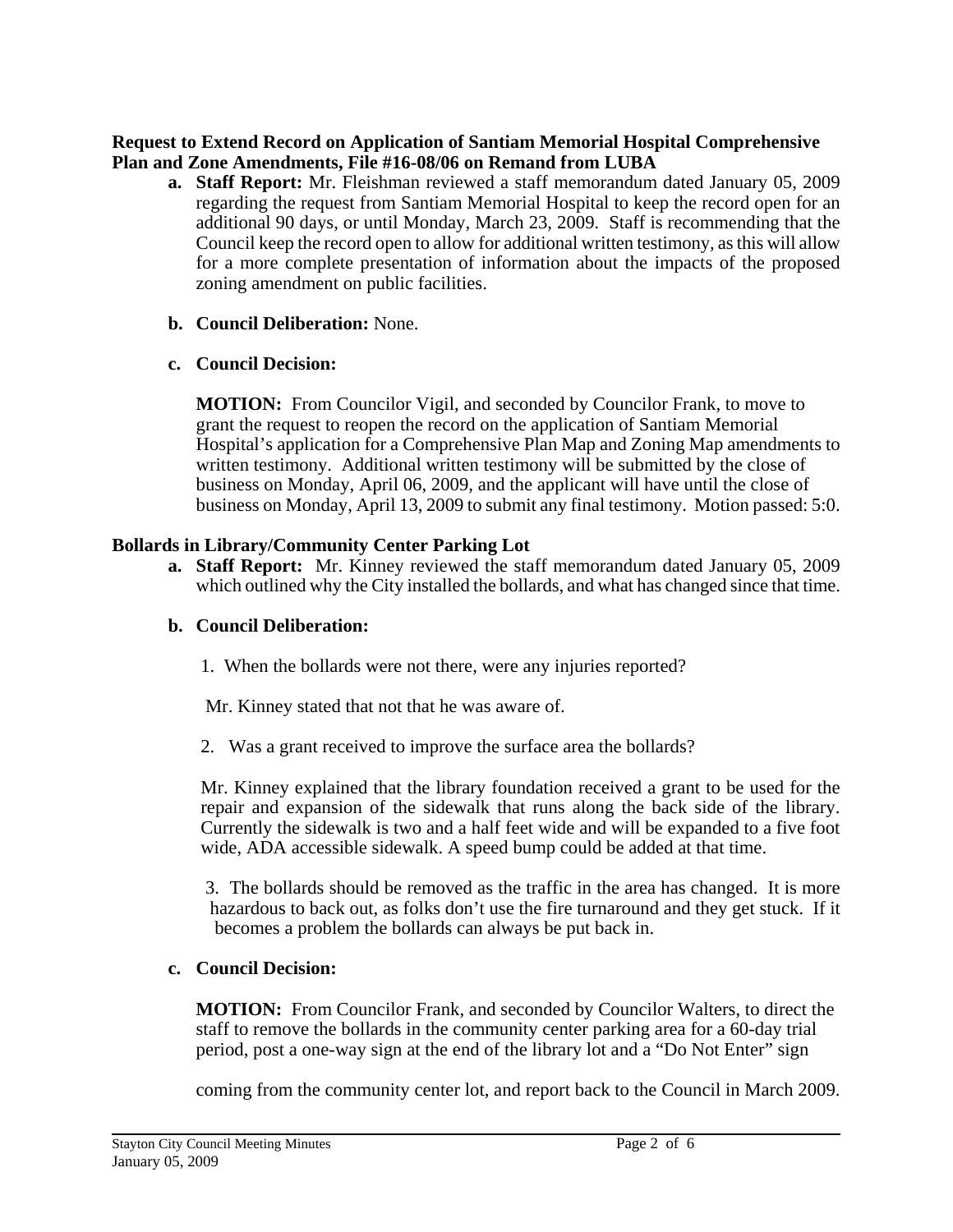**Motion passed:** 5:0.

## **NEW BUSINESS**

## **Methamphetamine Task Force – Intergovernmental Agreement**

**a. Staff Report:** Mr. Sebens stated that currently Stayton is part of an established Methamphetamine Strike Force, established by the Marion County District Attorney's office. The interagency agreement has expired and a new one needs to be signed.

#### **b. Council Deliberation:**

1. Why isn't Stayton included in the financial obligation?

 Mayor Aboud stated that Stayton is not defined as a staffing agency and therefore has no financial obligation to the agreement.

#### **c. Council Decision:**

 **MOTION:** From Councilor Vigil, and seconded by Councilor Hemshorn, to move to approve the Marion County Methamphetamine Strike Force Interagency Agreement. Motion passed: 5:0.

#### **Alarm for City Hall**

**a. Staff Report:** Mr. Sebens stated that the City maintains a Security and Fire Alarm System in City Hall, the Police Department, and the Movie Theater. Earlier this year there was a false fire alarm and after meeting with the Fire Marshall, it was determined that the system is inadequate, does not meet Fire Codes, and needs to be replaced. Several companies were contacted regarding the bid process and three companies responded with bids; ADT, SAC and Sonitrol.

#### **b. Council Deliberation:**

1. Who is requiring the alarms?

Mr. Sebens stated that fire alarms are required to be installed in movie theaters.

2. Is the \$35 monthly monitoring fee going to be raised?

 Mr. Sebens stated that it is not anticipated that it will be but there is always that possibility.

3. Is the \$90 monitoring fee per building?

 Mr. Sebens stated that the \$90 fee is for one location which includes City Hall, Police Department and the Theater.

4. Since the money for the security cameras is tied to the alarm funding, has the Council reviewed the security camera bids?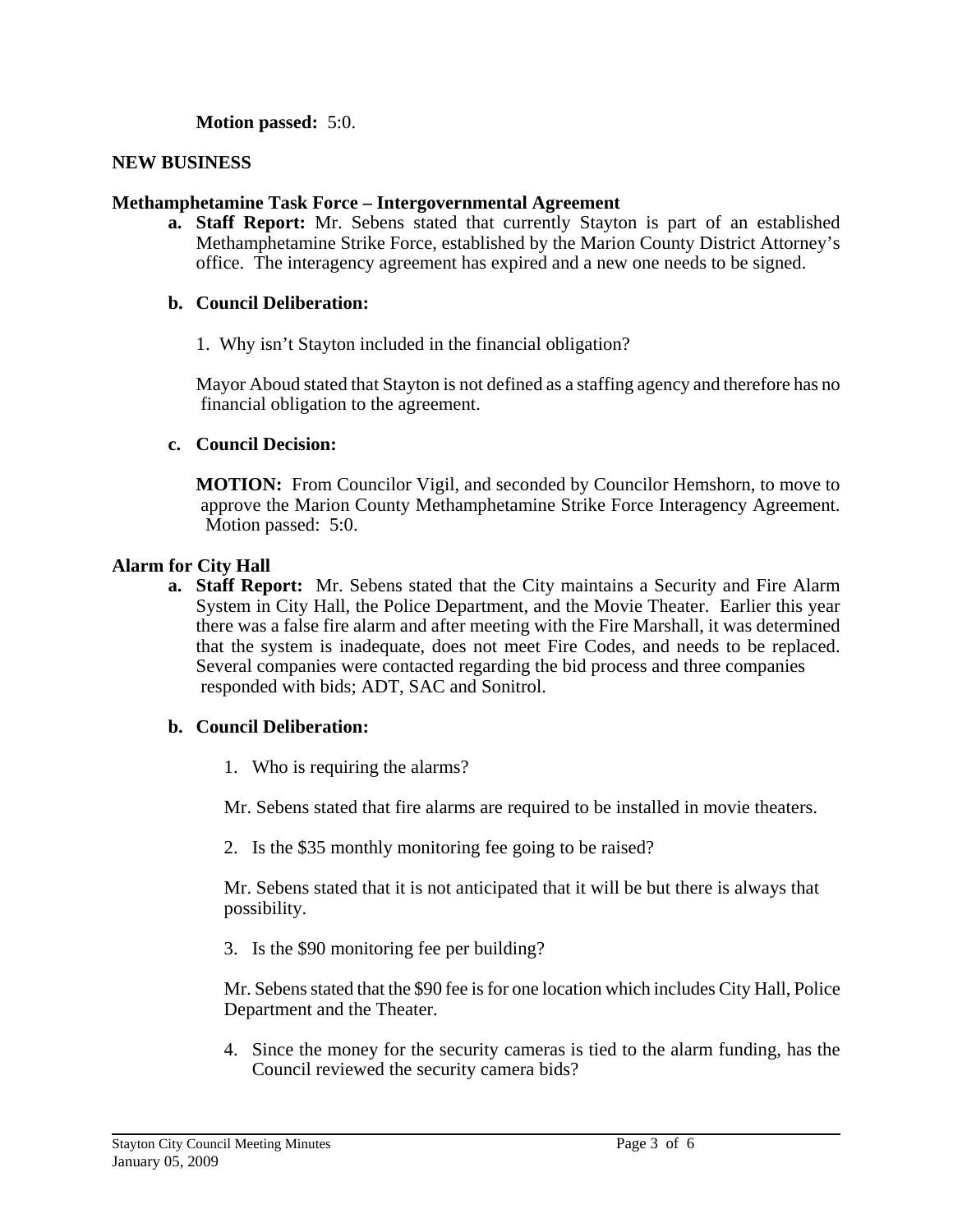Mr. Eubank stated that he, Mr. Sebens and Ms. Meeks, Pool Manager, have reviewed the bids for the security cameras and that they are quite a bit lower than originally anticipated. With the Council's approval some of the money proposed for the cameras could be utilized for the alarm system. Due to economic conditions currently, staff has put the purchasing of security cameras on hold until the

spring.

5. Who is the current security provider and do they wish to upgrade their customer ?

Mr. Sebens stated that  $A \& E$  is the city's current security provider, and because of numerous problems staff did not offer them the opportunity to bid.

**c. Council Decision:** No decision was made at this meeting, Staff was directed to provide additional information to the Council at their next regularly scheduled meeting of Tuesday, January 20, 2009.

# **STAFF/COMMISSION REPORTS**

# **City Administrator's Report – Don Eubank**

- **a. Library Director Recruitment Process:** Mr. Eubank stated that 11 applications had been received for the Library Director position, and that the selection committee will be meeting Wednesday the  $7<sup>th</sup>$  to review the applications and to determine which of the applicant's will be interviewed.
- **b. Charter Review Progress Report:** Mr. Eubank stated that in July 2008 a Council workshop was held to discuss the process for the review of the City of Stayton Charter. A committee was created and held several meetings. The charter was reviewed in its entirety, and City Attorney David Rhoten has reviewed the document and clarified various questions that the committee had. Nancy Boyer, Facilitator, is preparing a detailed report which will be forwarded to the City. After the report is received it will be forwarded to the Mayor and Council at either the second Council meeting in January or the first meeting in February.
- **c. Lt. Sebens Attendance at the FBI National Academy:** Mr. Eubank stated the Lt. Rich Sebens has been invited to attend the  $236<sup>th</sup>$  Session of the FBI National Academy in Quantico, Virginia. Room, board, training at the Academy and the flight to and from are paid for by the FBI. The City is responsible for purchasing Academy uniforms and miscellaneous training supplies which will be about \$1400. Lt. Sebens made application to attend the FBI National Academy Associate, Inc. (FBINAA) less than a year ago and to be accepted within a year is very rare. Supervison of the Stayton Police Department will be accomplished on a daily basis by Mr. Eubank, Sergeants Meeks and Wetzel with the assistance of the Records Supervisor, Debbie Layman.
- **d. Mayor & Councilor's Operating Protocol:** Mr. Eubank stated that in anticipation of a new year, two new Councilors and a new but very experienced Mayor; he has conducted research regarding Protocols. He is of the opinion that along with the Council Rules, a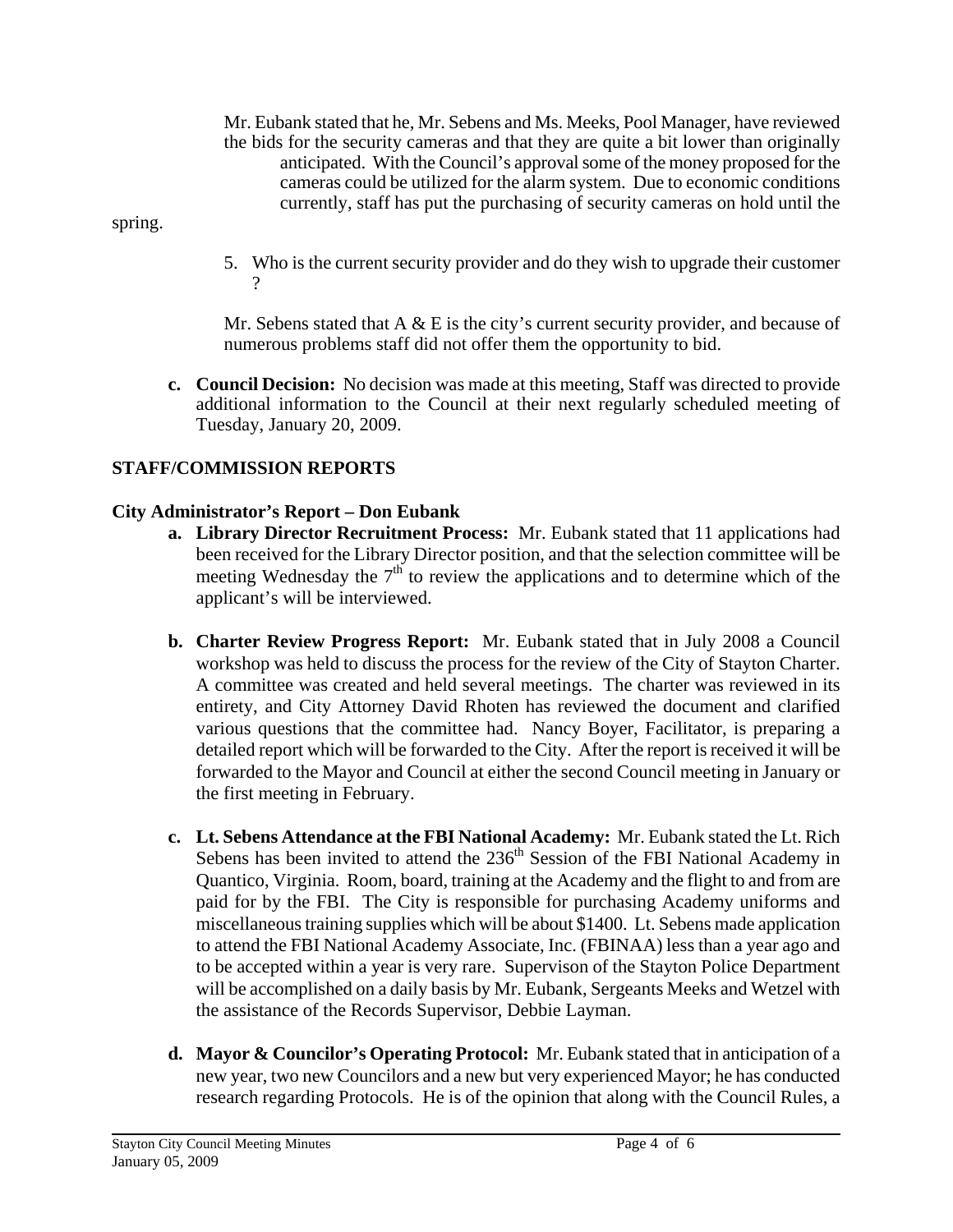City of Stayton Mayor and Councilors' Operating Protocol can only improve the effectiveness and enhance the community. We all do what we do to meet the needs and interests of all the citizens in Stayton, and to accomplish this we need to understand the individual roles to help us all work for the citizens of Stayton.

Mr. Eubank stated that the Protocol will be discussed during the Council dinner on January  $15<sup>th</sup>$ , and asked that a consensus of the council be reached as to whether the document is acceptable by everyone or not.

# Questions/Comments:

 1. A Protocol document is out of place at this time. There are problems with specific issues in the draft. Once the Charter Review process is completed and voted on by the citizens, then the document can be re-visited if need be.

2. This is a perfect time for the Protocol document.

3. Don't agree with #13, if you are in the majority there is not and issue, but if you are in the minority there would be an issue.

# **Acting Police Chief's Report – Rich Sebens**

**a. Emergency Operations Plan (EOP):** Referring to the EOC plan that Mr. Sebens placed at each councilors seat, he sated that most municipalities have an Emergency Operations Plan (EOP). The plans are guidelines in dealing with large scale emergencies that could affect a large portion of the community and local resources. Marion County Emergency Management accepted a grant (which included Stayton) to hire a consultant to revise the EOP's for the agencies in Marion County.

Mr. Sebens asked Councilors to familiarize themselves with the document, as staff will be asking the Council to approve the plan by Ordinance in the very near future. This is a living document that will continue to be updated from time to time.

# Questions/Comments:

1. Is the plan specific to Stayton?

Mr. Sebens stated that the sections of the documents are the same, but the information is specific to each municipality.

2. Does this document include telecommunication systems?

Mr. Sebens answered in the affirmative, and stated that Santiam Memorial Hospital has their own Emergency Plan.

# **Public Works Director – Dave Kinney**

 **a. Public Works Projects:** Mr. Kinney reviewed various public works projects.

**PRESENTATIONS/COMMENTS FROM THE PUBLIC –** Ken Cartwright, 429 N. Third